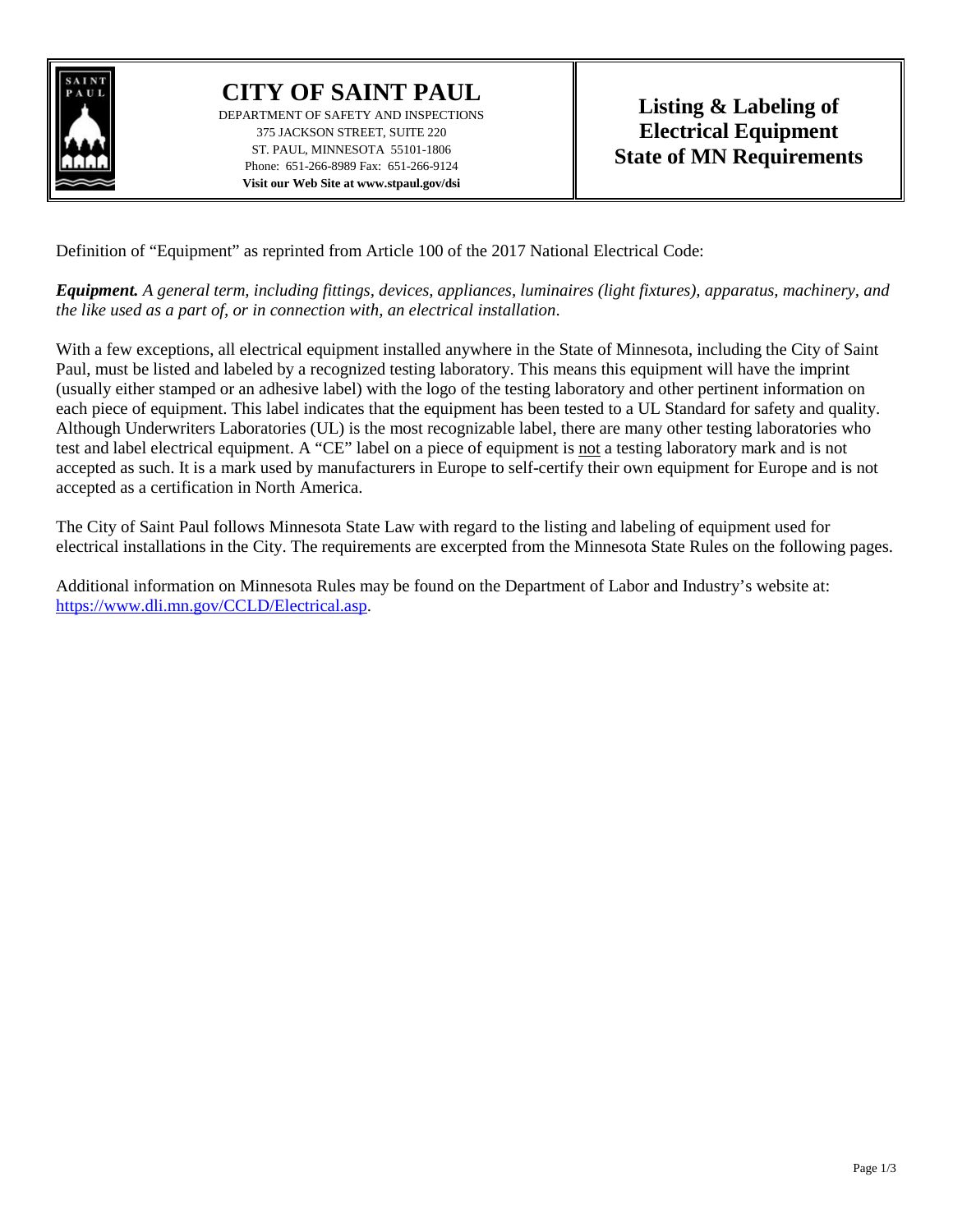## **REQUIREMENTS FOR APPROVAL OF ELECTRICAL EQUIPMENT MINNESOTA RULES PARTS 3801.3619 AND 3801.3620**

## 3801.3619 **DEFINITIONS**.

Subpart 1. **Scope**. For the purposes of part 3801.3620, the terms defined in this part have the meanings given them.

Subpart 2. **Labeled**. "Labeled" has the meaning given in Article 100 of the National Electrical Code.

Subpart 3. **Listed**. "Listed" has the meaning given in Article 100 of the National Electrical Code.

Subpart 4. **National Electrical Code**. "National Electrical Code" means the National Electrical Code as incorporated by reference in part 1315.0200.

Subpart 5. **Testing laboratory**. "Testing laboratory" means an electrical testing laboratory that has provided a written report to the board showing that it has the facilities listed in Section 90-6 of the National Electrical Code or that is accredited under the federal Occupational Safety and Health Administration Nationally Recognized Testing Laboratory program.

## 3801.3620 **APPROVAL OF ELECTRICAL EQUIPMENT**.

Subpart 1. **National Standards**. Except as otherwise provided in subpart 2 or 3, as a condition for approval under Minnesota Statutes, section 326B.35, and Section 110-2 of the National Electrical Code, all electrical equipment, including material, fittings, devices, apparatus, fixtures, appliances, and utilization equipment, used as part of, or in connection with, an electrical installation shall be listed and labeled by a testing laboratory.

Subpart 2. **Alternatives to listing and labeling**. With the exception of electrical equipment of types specifically required to be listed by the National Electrical Code, the board shall accept one of the applicable methods described in item A or B as an alternative to listing and labeling.

A. Evaluation by a testing laboratory or by a registered or licensed electrical engineer who has no financial or other interest in the manufacture or sale of the equipment, provided that any deficiencies identified by the evaluation are corrected and the equipment complies with the listed requirements. A written report of the evaluation shall be submitted directly to the board, and shall state standards that were applied in the evaluation. Evaluation reports by an electrical engineer acting independently of a testing laboratory shall also include an item-by-item comparison of the equipment with the requirements to be listed. If the board finds that the evaluation or evaluation report is incomplete or inaccurate it retains the right require further evidence of compliance or to reject the equipment.

Evaluations conducted according to the procedures in this item shall be considered evidence of compliance of all identical equipment produced by that manufacturer for a period of one year from the time the evaluation was completed, or until the equipment has been listed, whichever is less, provided that the manufacturer has applied for listing of the equipment, or produces fewer than 100 such units per year. Where additional identical equipment will be produced, the manufacturer shall provide the board with a written statement giving the equipment model number and agreeing that all subsequent equipment will be identical to that which was evaluated and, where the equipment has not been submitted for listing, shall also provide a written report to the board 12 months from the date of the evaluation report which lists the serial numbers of the equipment installed in Minnesota over the preceding twelve months.

Where deficiencies are identified by the initial evaluation report, those deficiencies shall be corrected for all subsequent units, the changes shall be verified by the person who performed the initial evaluation, and an amended report shall be submitted to the board. If the manufacturer deviates from the construction established by the evaluation report, the equipment shall be re-evaluated and any noncomplying equipment that was sold brought into compliance.

"Where the evidence of compliance is an evaluation according to this item, the manufacturer shall affix a durable permanent label to the equipment in a readily visible location, which states: "This equipment is identical to equipment that was evaluated by (name), and found to be in compliance with the requirements to be listed. A copy of the evaluation report was filed with the Minnesota State Board of Electricity on (date)."